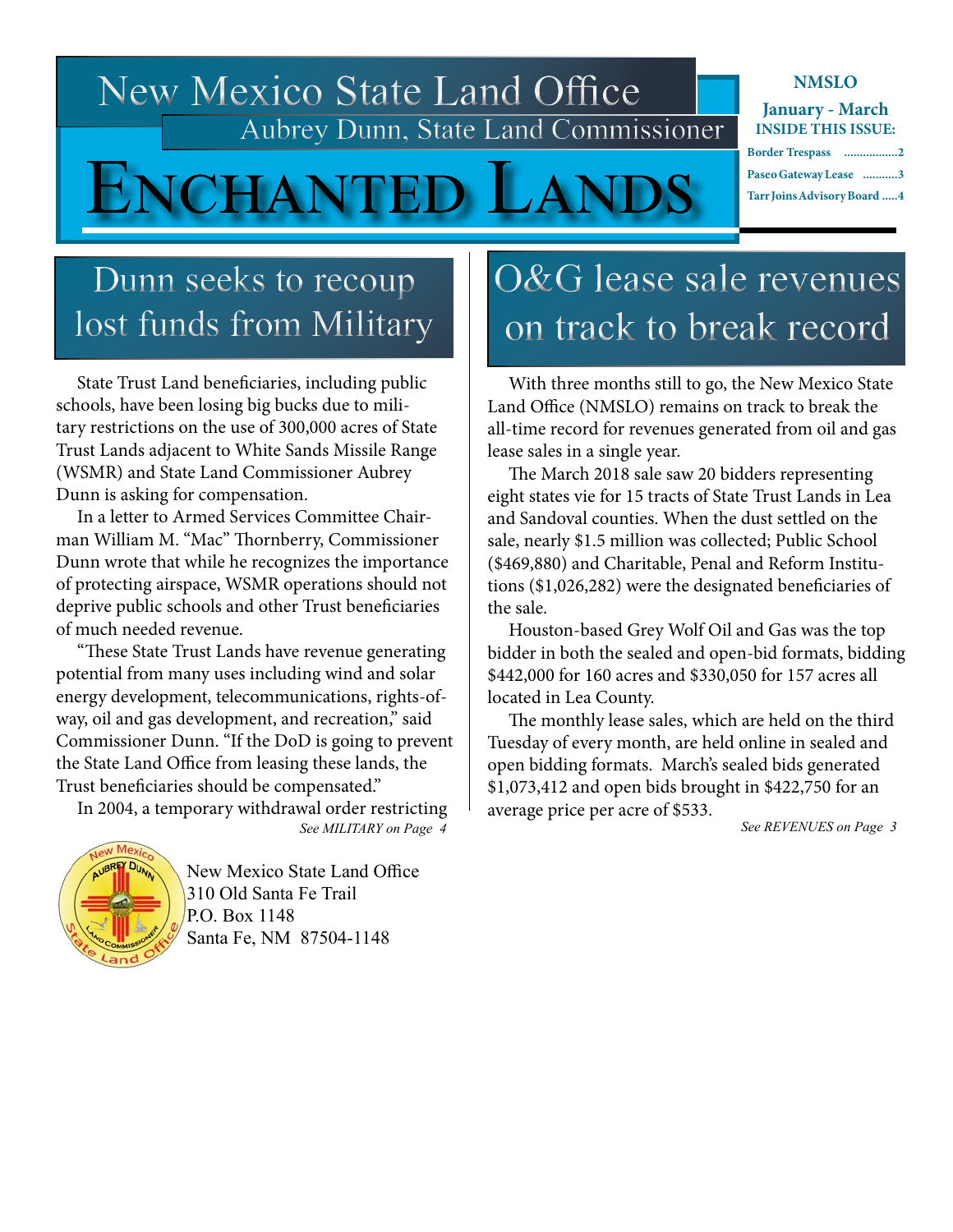## State Trust Lands in Rio Rancho Offered for Residential Development

# Dunn targets resolution to Border Patrol trespass

 New Mexico State Land Commissioner Aubrey Dunn is confident that beneficiaries will finally get their just rewards after calling out the federal government for illegally constructing a stretch of the U.S.- Mexico border wall and a road on State Trust Lands.

 Dunn traveled to the border in early March to block Border Patrol access to the one-mile long section of State Trust Lands land, located east of the Santa Teresa Port of Entry in Dona Ana County.

 "These federal land grabs will not go unchecked," Dunn quipped, "My repeated requests for compensation are ignored, therefore I'm shutting down the federal government just as I would shut down any business trespassing on State Trust Lands. Border security is important, but so are our kids and they have a right to collect the money earned from the lands they own."

 The disputed section of land was conveyed to the Territory of New Mexico under the 1898 Ferguson Act and continues to be held in trust solely for public schools.

 A State Land Office investigation revealed that the construction of the wall and road on State Trust Lands was done without first acquiring the necessary right-ofway. A one-mile long, 60-foot wide easement is priced at \$19,200. To the west of the contested construction federal officials installed electric lights and a structure, and are maintaining a road outside of the proclamation area. A right-of-way to continue operations on this section is \$9,600.

 Dunn's bold move prompted officials with the U.S. Customs and Border Protection to review its efforts with an eye toward resolving the conflict. CBP officials said they hoped the parties could resolve the conflict in a timely fashion,

 "I appreciate CBP's effort to address our concerns and begin a dialogue with the State Land Office," Commissioner Dunn said. "I'm confident that we can agree upon terms that will enable us to collect revenue for New Mexico school children and them to manage their national security operations."



*State Land Commissioner Aubrey Dunn is interviewed for television after posting a no trespassing sign on State Trust Lands where a portion of the U.S.-Mexico border wall was illegally constructed.* 

 With March's tally, NMSLO has collected \$95 million from lease sales in FY18– that's just \$7 million shy of FY2012's record haul of nearly \$102 million. "Last fiscal year 55.5 million barrels of oil were extracted from State Trust Lands, which is 25 percent of state production," said State Land Commissioner Aubrey Dunn. "We expect output will equal or exceed last year's production levels, which is good news for education since oil and gas generates 92 percent of revenues earned by the State Land Office." Oil and gas lease sale earnings are paid into the Land Maintenance Fund, which covers the SLO's operating expenses. The agency is entirely self-funded and spends about three cents of every dollar it earns. The balance is distributed directly to the beneficiaries to supplement their operating budgets. Public school monies are paid into the state's General Fund and distributed to each school district as appropriated by the Legislature.

#### **REVENUES** *Continued from Page 1*

 A 50-acre tract of State Trust Lands within the Paseo Gateway master-planned community located in Rio Rancho east of Unser Boulevard and adjacent to Sue Cleveland High School has been sold to Cleveland Heights, LLC for residential development.

 Paseo Gateway encompasses a total of 592 acres of State Trust Lands and is currently held under a planning and development lease by Paseo Gateway, LLC, which has installed infrastructure and increased the value of the land substantially.



The State Land Office cannot

 Upon completion, the State Land Office and the developer share the "improvement value credit" (IVC), which is the value attributed to the land after roads, water, and utilities have been added and the zoning and project plans have been approved, creating a buildable residential or mixed-use community.

spend trust assets to pay for the necessary infrastructure to increase the value of State Trust Lands. As a result, planning and development leases are issued which allow developers to lease the raw land, then at their own expense prepare the property to become an integral part of the community. to the Land Grant Permanent Fund. Proceeds from the sale of State Trust Lands, as well as royalties earned from oil, gas and mineral production, flow into the Land Grant Permanent Fund, a percentage of which is distributed monthly to public schools, universities, and other trust beneficiaries.

 The 50 acres sold for \$2.525 million, of which \$831,559 will be disbursed to Paseo Gateway, LLC as improvement value credit in accordance with a planning and development lease.

The net proceeds of \$1,639,440 will be distributed

- Over the last decade, several large tracts of State
- Trust Lands have been leased, sold, or exchanged to the City of Rio Rancho, and are now the site of City Hall, Santa Ana Star Center, Hewlett-Packard, UNM West,
- CNM Rio Rancho, UNM Sandoval Regional Medical Center, and residential districts.

 "This land sale will trigger development in the Paseo Gateway master plan area thus increasing the value of adjacent State Trust Lands, enhancing the city's quality of life, and generating revenue for education," Commissioner Dunn said.